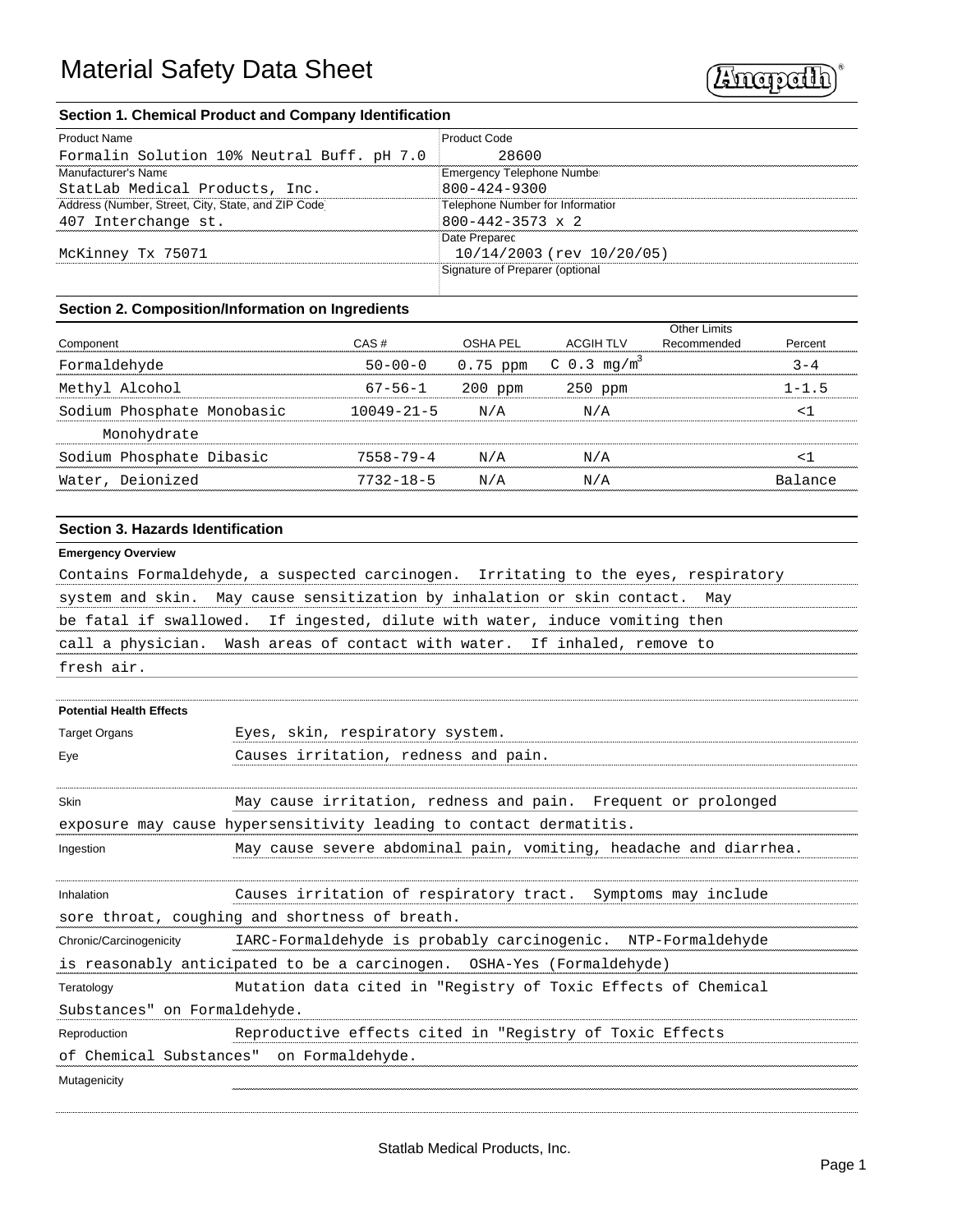# Material Safety Data Sheet

Product Name Formalin Solution 10% Neutral Buff. pH 7.0 28600

# **Section 4. First Aid Measures**

| Irrigate immediately with large quantity of water for at<br>Eye |                                                                |  |  |  |  |  |  |  |
|-----------------------------------------------------------------|----------------------------------------------------------------|--|--|--|--|--|--|--|
| least 15 minutes.                                               |                                                                |  |  |  |  |  |  |  |
| Skin                                                            | Flush with water for at least 15 minutes.                      |  |  |  |  |  |  |  |
| Ingestion                                                       | Dilute immediately with water or milk. Induce vomiting.        |  |  |  |  |  |  |  |
| Call a physician.                                               |                                                                |  |  |  |  |  |  |  |
| Inhalation                                                      | Remove to fresh air. Give artificial respiration if necessary. |  |  |  |  |  |  |  |
| All Other Means of Exposure                                     | CONTACT POISON CONTROL CENTER IMMEDIATELY. Be prepared to      |  |  |  |  |  |  |  |
|                                                                 | provide hazardous ingredient information from Section 2.       |  |  |  |  |  |  |  |

| <b>Section 5. Fire Fighting Measures</b>                               |                                     |     |        |                                                             |  |  |  |  |  |
|------------------------------------------------------------------------|-------------------------------------|-----|--------|-------------------------------------------------------------|--|--|--|--|--|
| <b>Flammable Properties</b>                                            | <b>Flash Point</b>                  | N/A | Method | N/A                                                         |  |  |  |  |  |
| <b>Flammable Limits</b>                                                | Lower                               | N/A | Upper  | N/A                                                         |  |  |  |  |  |
| <b>Autoignition Temperature</b>                                        |                                     |     |        |                                                             |  |  |  |  |  |
| <b>Hazardous Combustion Products</b>                                   |                                     |     |        |                                                             |  |  |  |  |  |
|                                                                        |                                     |     |        |                                                             |  |  |  |  |  |
| <b>Extinguishing Media</b>                                             |                                     |     |        | Use any means suitable for extinguishing the surrounding    |  |  |  |  |  |
| (Water spray, dry chemical, alcohol foam, or carbon dioxide.)<br>fire. |                                     |     |        |                                                             |  |  |  |  |  |
| Fire & Explosion Hazards                                               |                                     |     |        | Not considered to be a fire or explosion hazard.            |  |  |  |  |  |
|                                                                        |                                     |     |        |                                                             |  |  |  |  |  |
| Fire Fighting Instructions                                             | Use normal procedures/instructions. |     |        |                                                             |  |  |  |  |  |
|                                                                        |                                     |     |        |                                                             |  |  |  |  |  |
| Fire Fighting Equipment                                                |                                     |     |        | Use protective clothing and breathing equipment appropriate |  |  |  |  |  |
| for the surrounding fire.                                              |                                     |     |        |                                                             |  |  |  |  |  |

### **Section 6. Accidental Release Measures**

| Ventilate area of leak or spill. Cover spill with 1:1:1 mixture of Sodium Carbonate, clay       |
|-------------------------------------------------------------------------------------------------|
| cat litter and sand. Scoop into container and transport to fume hood. Add the                   |
| mixture to cold water (about 10 mL water for each 1 mL of Formaldehyde solution).               |
| Slowly add household bleach $(2.5 \text{ mL}$ bleach for each 1 $mL$ of Formaldehyde solution). |
| Allow to stand for 20 minutes. Decant liquid to drain. Flush with water. Treat                  |
| solid residue as normal refuse.                                                                 |

## **Section 7. Handling and Storage**

| Handling/Storage            | As with all chemicals, wash hands thoroughly after handling.                   |  |
|-----------------------------|--------------------------------------------------------------------------------|--|
|                             | Avoid contact with eyes. Protect from freezing and physical damage. Use with   |  |
|                             | adequate ventilation. Store at controlled room temperature, $15-30^{\circ}$ C. |  |
| SAFETY STORAGE CODE: HEALTH |                                                                                |  |

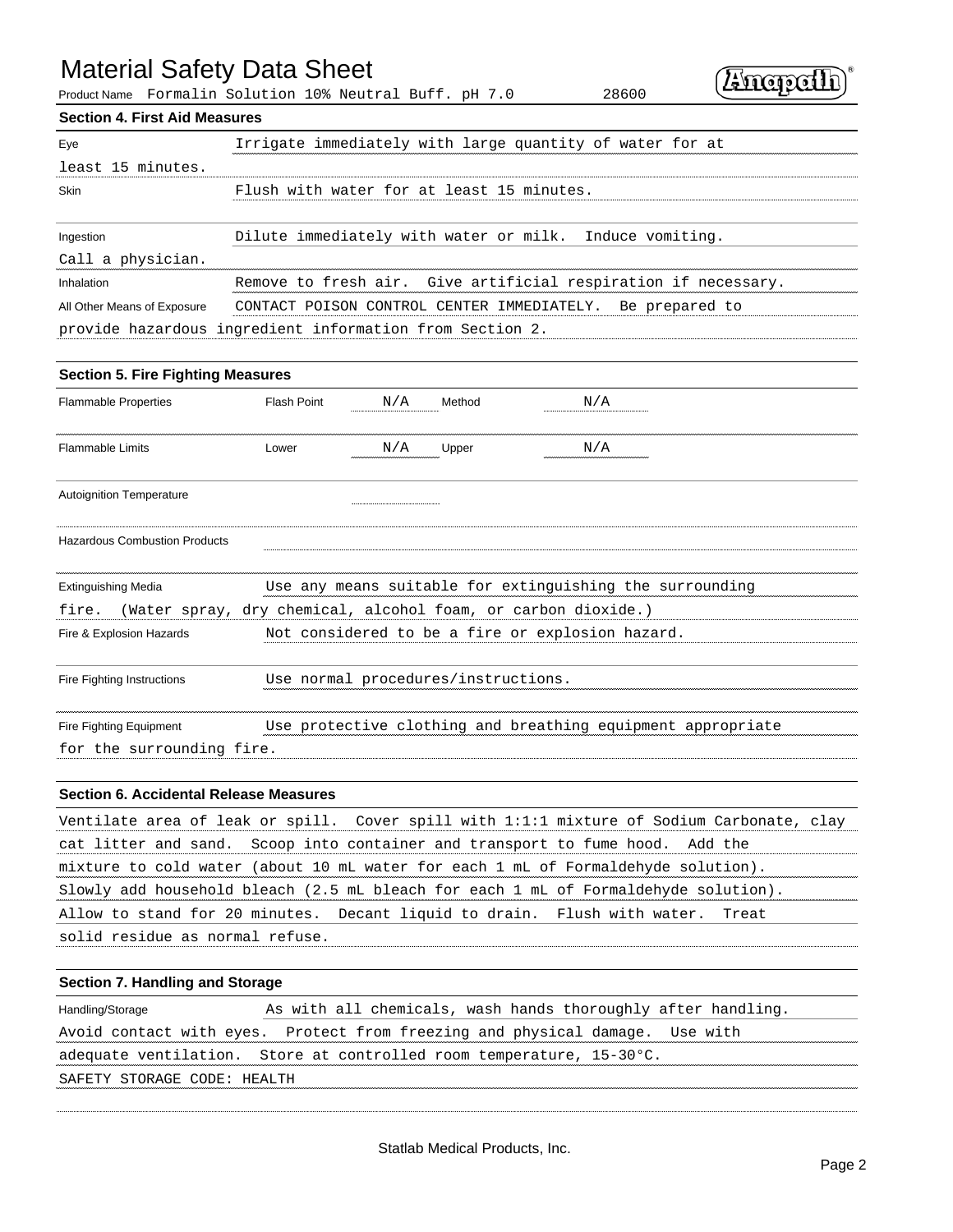# Material Safety Data Sheet

Product Name Formalin Solution 10% Neutral BuffProduct Code 28600

| Ploductivalle rofileLiil Sofutfoll fo% Neutraf BuffrioductCode<br>Section 8. Exposure Controls, Personal Protection |        |                            |                                    | 20000                                                    |                     |                          |
|---------------------------------------------------------------------------------------------------------------------|--------|----------------------------|------------------------------------|----------------------------------------------------------|---------------------|--------------------------|
|                                                                                                                     |        |                            |                                    |                                                          |                     |                          |
| <b>Engineering Controls</b>                                                                                         |        |                            | Use of a fume hood is recommended. |                                                          |                     |                          |
|                                                                                                                     |        |                            |                                    |                                                          |                     |                          |
| <b>Respiratory Protection</b>                                                                                       |        |                            |                                    | If the exposure level is exceeded, wear a full facepiece |                     |                          |
| respirator equipped with a formaldehyde cartridge.                                                                  |        |                            |                                    |                                                          |                     |                          |
|                                                                                                                     |        |                            |                                    |                                                          |                     |                          |
| <b>Skin Protection</b>                                                                                              | Gloves |                            |                                    |                                                          |                     |                          |
|                                                                                                                     |        |                            |                                    |                                                          |                     |                          |
| Eye Protection                                                                                                      |        | Safety glasses or goggles. |                                    |                                                          |                     |                          |
|                                                                                                                     |        |                            |                                    |                                                          |                     |                          |
| Permissible Exposure Levels (see also Section 2)                                                                    |        |                            |                                    |                                                          | <b>Other Limits</b> |                          |
| Component                                                                                                           |        | CAS#                       | <b>OSHA PEL</b>                    | <b>ACGIH TLV</b>                                         | Recommended         | Percent                  |
| Formaldehyde                                                                                                        |        | $50 - 00 - 0$              | 0.75 ppm                           | C $0.3$ mg/m <sup>3</sup>                                |                     | $3 - 4$                  |
| Methyl Alcohol                                                                                                      |        | $67 - 56 - 1$              | 200 ppm                            | 250 ppm                                                  |                     | $1 - 1.5$                |
| Sodium Phosphate Monobasic                                                                                          |        | $10049 - 21 - 5$           | N/A                                | N/A                                                      |                     | $<$ 1                    |
| Monohydrate                                                                                                         |        |                            |                                    |                                                          |                     |                          |
| Sodium Phosphate Dibasic                                                                                            |        | $7558 - 79 - 4$            | N/A                                | N/A                                                      |                     | $<$ $1$                  |
| Water, Deionized                                                                                                    |        | $7732 - 18 - 5$            | N/A                                | N/A                                                      |                     | Balance                  |
|                                                                                                                     |        |                            |                                    |                                                          |                     |                          |
| <b>Section 9. Physical and Chemical Properties</b>                                                                  |        |                            |                                    |                                                          |                     |                          |
| <b>Boiling Point</b>                                                                                                |        | approx.<br>$100^{\circ}$ C | Specific Gravity ( $H2O = 1$ )     |                                                          |                     | approx.<br>1.02          |
| Vapor Pressure (mm Hg)                                                                                              |        | N/A                        | <b>Melting Point</b>               |                                                          |                     | approx.<br>$0^{\circ}$ C |
| Vapor Density ( $AIR = 1$ )                                                                                         |        |                            | Evaporation rate                   |                                                          |                     |                          |
|                                                                                                                     |        |                            | (Butyl Acetate = 1)                |                                                          |                     |                          |
| Solubility in Water                                                                                                 |        | Infinite                   | <b>Physical State</b>              |                                                          |                     |                          |
| Appearance and Odor                                                                                                 |        |                            | Other                              |                                                          |                     |                          |
| Clear, colorless/pungent odor                                                                                       |        |                            |                                    | pH: 7.0                                                  |                     |                          |

Chemical Stability Stable under normal conditions of use and storage. Incompatibility Strong oxidizers, strong alkalies, acids, phenol, urea. Hazardous Decomposition Products **May form Carbon Dioxide, Carbon Monoxide** and Formaldehyde when heated to decomposition. Hazardous Polymerization Nonhazardous polymerization may occur, forming paraformaldehyde, a white solid.

#### **Section 11. Toxological Information**

|             |  | $LD_{50}$ , Oral, Rat: (Formaldehyde) 100 mg/kg; LD <sub>0</sub> , Oral, Rat: (Sodium Phosphate |  |  |  |  |  |
|-------------|--|-------------------------------------------------------------------------------------------------|--|--|--|--|--|
|             |  | Diabasic) 17,000 mg/kg; Details of toxic effects not reported other than lethal                 |  |  |  |  |  |
| dose value. |  |                                                                                                 |  |  |  |  |  |